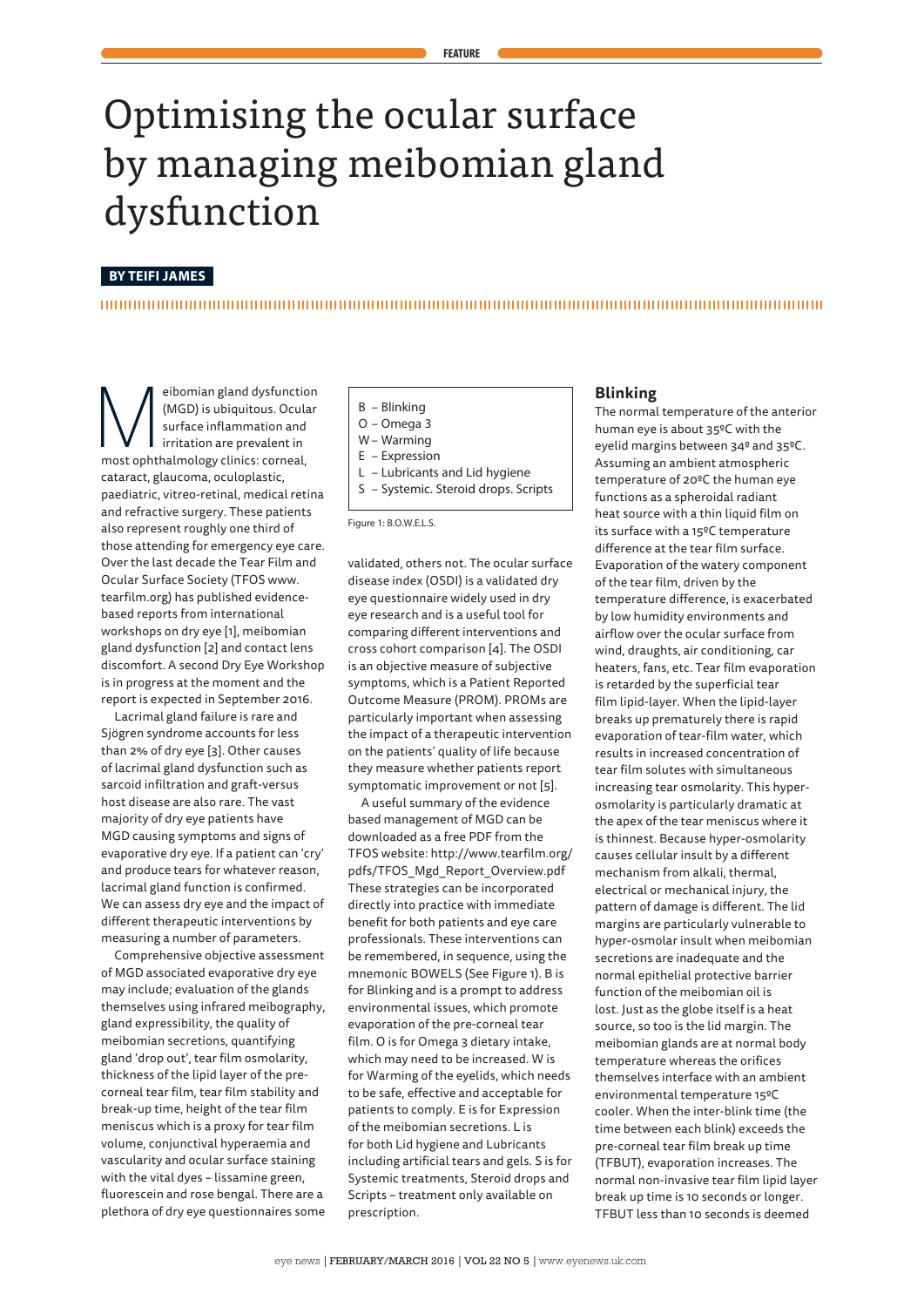to be abnormal. Close attentive gaze profoundly reduces the blink rate. Blink frequency is influenced by the caudate nucleus within the basal ganglia and this is apparent in Parkinson's disease where the blink frequency is diminished. Reduction in blink frequency is a normal part of the near response and is neuroanatomically hard-wired the same way as convergence, accommodation and miosis – one cannot 'choose' to blink more often when in close attentive gaze because it is beyond one's control. Many aspects of modern life involve prolonged periods of close attentive gaze, with computer work and smartphone use being widespread. It is helpful to give patients a 'blinking strategy', which will depend on their pursuits, but encourages them to refresh their precorneal tear film frequently.

# **Omega**

Omega 3 fatty acids (Ω3) have been shown to have a direct antiinflammatory effect on macrophages by down-regulating both the NFkB and JnK pro-inflammatory pathways. The GPR-120 cell membrane receptor is specific for Ω3 fatty acids and the mechanism of action has been elucidated and elegantly described in work by Jerry Olefsky's team at the San Diego Department of Medicine [6]. Adipocytes also express the GPR-120 receptor and there is good reason to treat diabetic patients (non insulin dependent diabetes mellitus (NIDDM) and pre-diabetes) with dietary Ω3 supplements. The European and British regulatory frameworks do not

permit routine prescription of dietary supplements so these have to be purchased by the patient. They can easily be obtained from optometry practices or online. There are now many different commercial preparations of Ω3 available with different formulations. The combination of docosahexaenoic acid (DHA) eicosapentaenoic acid (EPA) and gamma linolenic acid (GLA) - (a 'good' omega 6) has been shown to be effective [7]. Blister packed capsules are preferable as omega 3 fatty acids oxidise in air. As a general rule if the Ω3 capsules give you 'fishy burps' they have undergone oxidation and are less desirable. Absorption and hence bioavailability of omega 3 is enhanced when ingested at the end of the main meal on a full stomach. The Dry Eye Assessment and Management Study (DREAM) organised by Penny Asbell and Maureen Maguire, is a US multicentre randomised double blind study of omega 3 supplementation in dry eye. It is in progress and the results may clarify the role of omega 3 fatty acids in dry eye treatment [8].

## **Warming**

Thermal injury can occur with temperatures above 45ºC. Effective warming of the eyelids induces a phase change in the inspissated secretions plugging the meibomian orifices liquefying the solid grease and reducing its viscosity. This allows egress of the meibomian oil onto the lid margin and the ocular surface, 'lubricating the blink' while replenishing and maintaining a normal lipid layer



Figure 2: 'Champagne bubbles' along the lower lid margin characteristic of MGD. This purpose of which there are several.

for the pre-corneal tear film. For a warm compress (WC) to be safe and effective it must warm the lids and tarsal plates above body temperature for several minutes without causing thermal injury. Compliance improves when the warm compress is easy and pleasant to use. Caroline Blackie and colleagues attempted to determine an optimal method of hot wet face cloth warm compress application but concluded "customised, labourintensive WC procedure is necessary to optimise treating meibomian gland dysfunction and obstruction using WCs [9]." In a randomised, single masked, contralateral clinical trial of 25 patients with confirmed MGDrelated evaporative dry eye, the MGDRx EyeBag® delivered a statistically significant improvement in all eleven different dry eye parameters while corneal topography and visual acuity were unaffected. There was a significant improvement in meibomian gland dropout, which was unexpected and had been thought to be an untreatable late consequence of MGD. All patients maintained higher ocular comfort after six months although the benefit was greater in those who continued to use the Eyebag® one to eight times a month. The authors conclude "… EyeBag® is a safe and effective device for the treatment of MGD-related evaporative dry eye. Subjective benefit lasts at least six months, aided by occasional retreatment [10]." Microbiological studies conducted on EyeBags® experimentally inoculated with Staph aureus, Strep pyogenes and Pseudomonas aeruginosa demonstrate that "…heating (in a microwave oven in accordance with the instructions for use) produces a significant reduction in bacterial load to levels typically measured on the eyelid margins of healthy people [11]." Several other eyelid warming devices are now available commercially but the EyeBag® is the first and presently, the only such device available on prescription anywhere in the world. The EyeBag® may be prescribed for NHS patients throughout the UK from 1st October 2015.

#### **Expression**

In order to unblock the meibomian glands it is necessary to express the inspissated secretions. This can be carried out at the slit-lamp using a cotton bud, the tip of a minim or an instrument specifically designed for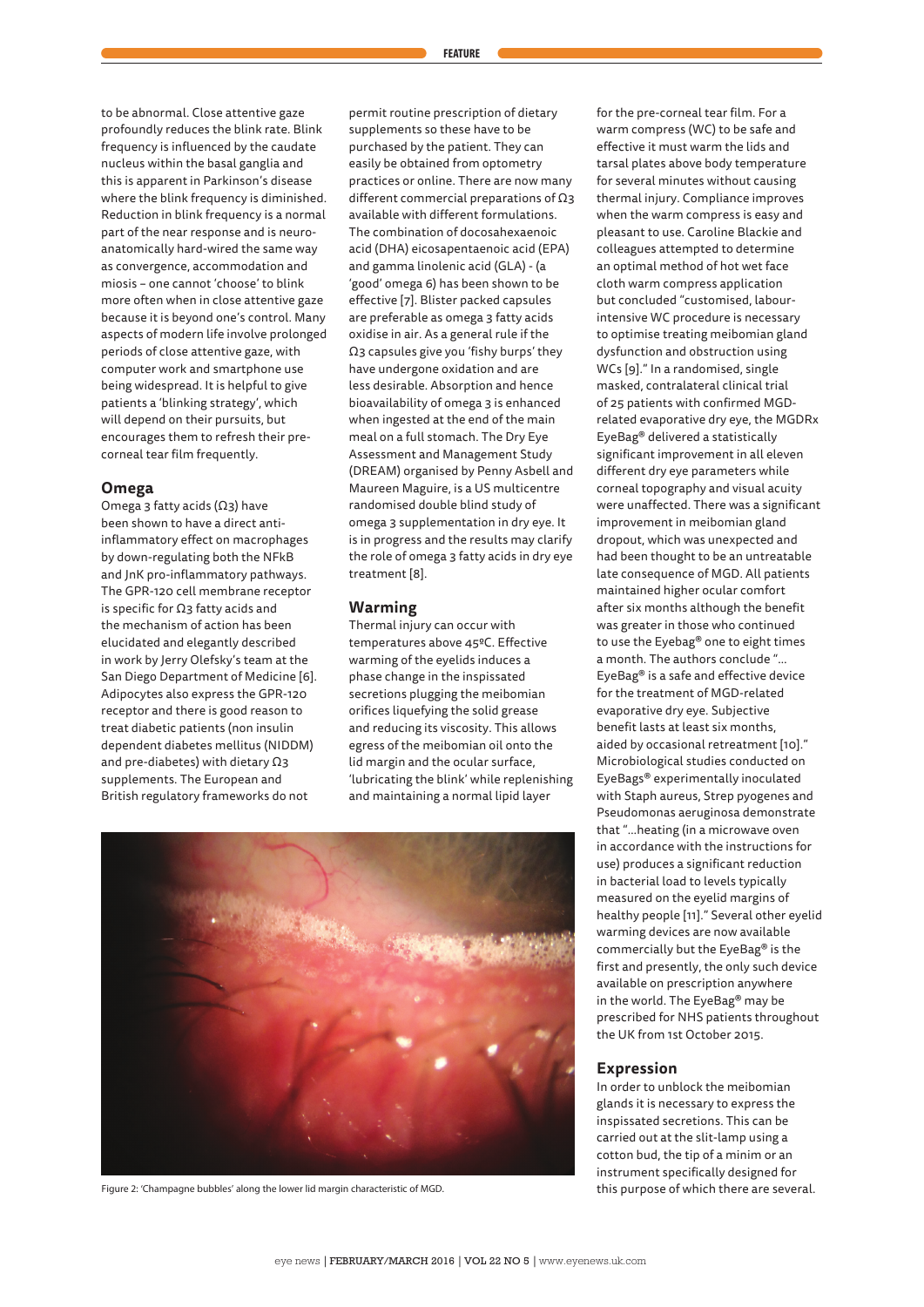

Figure 3: Solid meibomian secretion plugging the meibomian orifice and causing foreign body sensation on blinking.



Figure 4: Lissamine green staining of the conjunctiva with typical speckled pattern in dry eye.

However, for long-term management and to release clinic time, it is preferable that the patient 'self-expresses' his or her own meibomian glands regularly. Patients' manual dexterity and hand eye coordination must be taken into account when massage techniques are being described. Although patients can understand how to express using the index finger pad, many prefer and better comprehend the 'Tired Toddler Technique' using a knuckle and firmly closed eyes. It is important that the patients are instructed to do this lid massage immediately they remove their warm compress when the meibomian secretions are most amenable to expression.

# **Lid hygiene and lubricants**

Lid hygiene is a major topic in itself, especially the vexed question of the role of baby shampoo. Crusty eyelash deposits, collarettes in particular, are strongly associated with colonisation of the lash follicles by the arthropod mite, Demodex folliculorum, which are best observed with a slit-lamp using 40x magnification. Many different lid-cleaning products can be purchased direct from optometrists or online, some purporting to eradicate demodex. Evans and Guy at Cardiff University School of Optometry, conducted a randomised, double blind, contralateral eye study of 19 patients comparing Blephasol (Théa Pharmaceuticals) with Johnson's Baby Shampoo 10:1 dilution (Johnson & Johnson). After lid-scrub with dilute baby shampoo, tear film break-up time was reduced significantly and conjunctival, limbal and lid margin hyperaemia increased significantly, while alterations in tear film stability and hyperaemia were insignificant with Blephasol lid / lash debridement. They conclude: "Dilute baby shampoo appears to have a greater adverse impact on short-term tear film stability and ocular surface physiology compared to the other product. These results add support for the use of a specially formulated lid hygiene product compared to dilute baby shampoo [12]."

Lubricant eye drops and gels commonly known as artificial tears give symptomatic relief. There are 77 different such preparations listed with their NHS Tariff prices, as 'eye products' in Part IXA- Appliances of the August 2015 UK NHS Electronic Drug Tariff [13]. The NHS expenditure on prescription lubricant eyedrops was circa £65 million in 2014. Lubricant eye preparations fall into several broad groups based on the main ingredient: carmellose (carboxymethylcellulose), hydroxypopyl guar, hypromellose, polyvinyl alcohol, sodium hyaluronate, soybean oil, carbomer and paraffin based ointments. Preservative free preparations are much more expensive. The lubricant you prescribe is often dictated by what is available in your local trust formulary, which in turn is usually dictated by price. Some of the preparations have evidence of efficacy published in peerreviewed journals and some have been shown to improve the ocular surface but their main function is lubrication and relief of discomfort.

# **Systemic, steroids drops and scripts**

Mohsen Kashkouli and colleagues in Tehran studied 110 patients with MGD comparing five days systemic azithromycin with 28 days systemic doxycycline and concluded: "Five-day oral azithromycin is recommended for its better effect on improving the signs, better overall clinical response and shorter duration of treatment." They gave 500mg of azithromycin on day one, followed by 250mgs once a day for a further four days [14]. This

regime may also be useful in the treatment of rosacea both with and without ocular involvement. Steroid eye drops are sometimes required for severe MGD but the usual caveats apply. Loteprednol has been used prior to the commencement of topical cyclosporine to accelerate symptomatic relief. Several topical cyclosporine preparations are presently available with more in the pipeline. There is also a veterinary preparation of cyclosporine eye ointment often used to treat severe dry eye in dogs – notably west highland terriers, which are prone to a Sjögren like eye condition. This veterinary cyclosporine (used off label – and off species in fact) is often effective for severe and refractory inflammatory ocular surface disease including rosacea keratitis and maintaining remission in peripheral ulcerative keratitis (PUK), Moorens ulcer, rheumatoid corneal melt, sclerokeratitis and some cases of scleritis.

There are several new pharmacologically active eye drops, which show promise for the ocular surface: Anakinra, an IL-1 receptor antagonist formulated as a 2.5% eye drop solution is safe and significantly reduced symptoms and epitheliopathy in dry eye patients [15]. Diquafasol tetrasodium 3%, a P2Y2 purinergic receptor agonist, improved both signs and symptoms in dry eye patients with Sjögren syndrome [16]. Lifitegrast, a small molecule integrin antagonist made up as a 5% ophthalmic solution, significantly reduced corneal fluorescein and conjunctival lissamine green staining and improved symptoms of ocular discomfort and eye dryness over an 84 day period when compared with placebo in a study of 588 patients with dry eye [17]. Rebamipide ophthalmic suspension adopts yet another therapeutic approach;